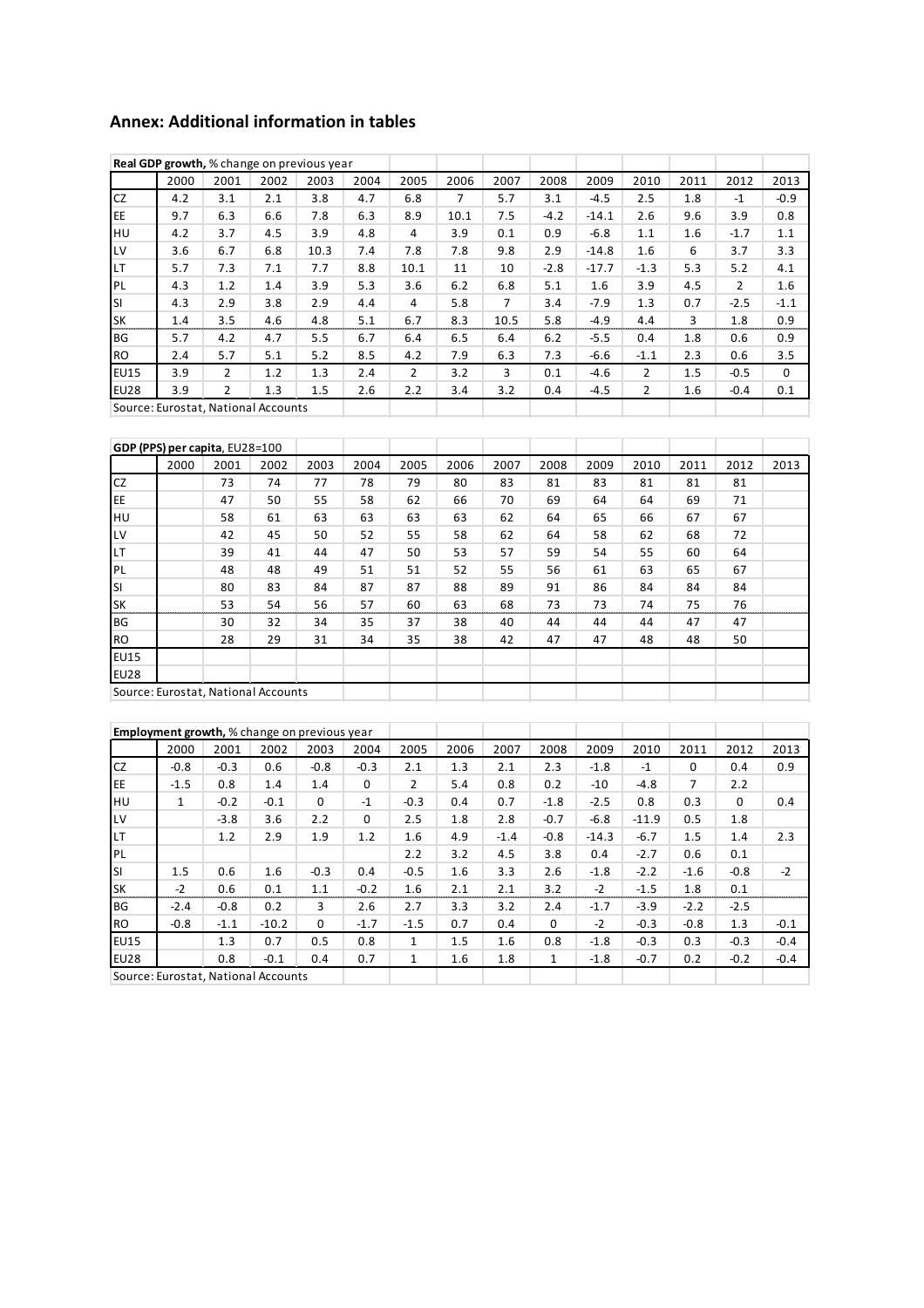|                          | <b>Employment rate, % of population 20-64</b> |      |      |      |      |      |      |      |      |      |      |      |      |      |
|--------------------------|-----------------------------------------------|------|------|------|------|------|------|------|------|------|------|------|------|------|
|                          | 2000                                          | 2001 | 2002 | 2003 | 2004 | 2005 | 2006 | 2007 | 2008 | 2009 | 2010 | 2011 | 2012 | 2013 |
| <b>CZ</b>                | 71                                            | 71.2 | 71.6 | 70.7 | 70.1 | 70.7 | 71.2 | 72   | 72.4 | 70.9 | 70.4 | 70.9 | 71.5 | 72.5 |
| EE                       | 67.4                                          | 67.8 | 69.2 | 70   | 70.6 | 72   | 75.8 | 76.8 | 77   | 69.9 | 66.7 | 70.4 | 72.1 | 73.3 |
| HU                       | 61.2                                          | 61.3 | 61.4 | 62.4 | 62.1 | 62.2 | 62.6 | 62.6 | 61.9 | 60.5 | 60.4 | 60.7 | 62.1 | 63.2 |
| LV                       | 65.6                                          | 64.2 | 67.2 | 68.9 | 69   | 70.6 | 71.6 | 72.7 | 72   | 67   | 64.3 | 66.9 | 68.5 | 69.9 |
| <b>LT</b>                | 63.5                                          | 65.1 | 67   | 68.9 | 69.3 | 70.3 | 73.5 | 75.2 | 75.8 | 67.1 | 65   | 66.3 | 68.1 | 69.7 |
| PL                       | 61                                            | 59.4 | 57.4 | 57.1 | 57.3 | 58.3 | 60.1 | 62.7 | 65   | 64.9 | 64.3 | 64.5 | 64.7 | 64.9 |
| SI                       | 68.5                                          | 69.4 | 69   | 68.1 | 70.4 | 71.1 | 71.5 | 72.4 | 73   | 71.9 | 70.3 | 68.4 | 68.3 | 67.2 |
| <b>SK</b>                | 63.5                                          | 63.5 | 63.6 | 64.8 | 63.7 | 64.5 | 66   | 67.2 | 68.8 | 66.4 | 64.6 | 65   | 65.1 | 65   |
| <b>BG</b>                | 55.3                                          | 54.8 | 55.8 | 58   | 60.1 | 61.9 | 65.1 | 68.4 | 70.7 | 68.8 | 65.4 | 62.9 | 63   | 63.5 |
| <b>RO</b>                | 69.1                                          | 68.3 | 63.3 | 63.7 | 63.5 | 63.6 | 64.8 | 64.4 | 64.4 | 63.5 | 63.3 | 62.8 | 63.8 | 63.9 |
| <b>EU15</b>              | 67.3                                          | 67.9 | 68.1 | 68.4 | 68.9 | 69.4 | 70.2 | 71   | 71.3 | 69.9 | 69.6 | 69.7 | 69.4 | 69.2 |
| <b>EU28</b>              |                                               |      | 66.6 | 67   | 67.4 | 67.9 | 68.9 | 69.8 | 70.3 | 68.9 | 68.5 | 68.5 | 68.4 | 68.3 |
| Source: Eurostat, EU-LFS |                                               |      |      |      |      |      |      |      |      |      |      |      |      |      |

|                          | Unemployment rate, % of active population 15+ |      |      |      |      |      |      |      |      |      |      |      |      |      |
|--------------------------|-----------------------------------------------|------|------|------|------|------|------|------|------|------|------|------|------|------|
|                          | 2000                                          | 2001 | 2002 | 2003 | 2004 | 2005 | 2006 | 2007 | 2008 | 2009 | 2010 | 2011 | 2012 | 2013 |
| <b>CZ</b>                | 8.8                                           | 8.1  | 7.3  | 7.8  | 8.3  | 7.9  | 7.1  | 5.3  | 4.4  | 6.7  | 7.3  | 6.7  | 7    | 7    |
| EE                       | 14.6                                          | 13   | 11.2 | 10.3 | 10.1 | 8    | 5.9  | 4.6  | 5.5  | 13.5 | 16.7 | 12.3 | 10   | 8.6  |
| HU                       | 6.3                                           | 5.6  | 5.6  | 5.8  | 6.1  | 7.2  | 7.5  | 7.4  | 7.8  | 10   | 11.2 | 10.9 | 10.9 | 10.2 |
| LV                       | 16.4                                          | 17.4 | 13.9 | 12.6 | 11.6 | 8.5  | 5.8  | 4.3  | 5.8  | 13.8 | 17.8 | 15.4 | 13.4 | 11.8 |
| <b>LT</b>                | 14.3                                          | 13.5 | 12.5 | 11.6 | 11.7 | 10   | 7    | 6.1  | 7.7  | 17.5 | 19.5 | 16.2 | 15   | 11.9 |
| PL                       | 16.1                                          | 18.3 | 20   | 19.8 | 19.1 | 17.9 | 13.9 | 9.6  | 7.1  | 8.1  | 9.7  | 9.7  | 10.1 | 10.3 |
| <b>SI</b>                | 6.7                                           | 6.2  | 6.3  | 6.7  | 6.3  | 6.5  | 6    | 4.9  | 4.4  | 5.9  | 7.3  | 8.2  | 8.9  | 10.1 |
| <b>SK</b>                | 18.9                                          | 19.5 | 18.8 | 17.7 | 18.4 | 16.4 | 13.5 | 11.2 | 9.6  | 12.1 | 14.5 | 13.7 | 14   | 14.2 |
| <b>BG</b>                | 16.4                                          | 19.5 | 18.2 | 13.7 | 12.1 | 10.1 | 9    | 6.9  | 5.6  | 6.8  | 10.3 | 11.3 | 12.3 | 13   |
| <b>RO</b>                | 6.8                                           | 6.6  | 7.5  | 6.8  | 8    | 7.2  | 7.3  | 6.4  | 5.8  | 6.9  | 7.3  | 7.4  | 7    | 7.3  |
| <b>EU15</b>              | 7.9                                           | 7.3  | 7.7  | 8.1  | 8.3  | 8.2  | 7.8  | 7.1  | 7.2  | 9.1  | 9.5  | 9.6  | 10.6 | 11   |
| <b>EU28</b>              | 8.9                                           | 8.6  | 9    | 9.1  | 9.3  | 9    | 8.2  | 7.2  | 7    | 9    | 9.6  | 9.6  | 10.4 | 10.8 |
| Source: Eurostat. EU-LFS |                                               |      |      |      |      |      |      |      |      |      |      |      |      |      |

|             | At-risk-of-poverty-and-social-exclusion rate, % of total population |      |      |      |      |      |      |      |      |      |      |      |      |      |
|-------------|---------------------------------------------------------------------|------|------|------|------|------|------|------|------|------|------|------|------|------|
|             | 2000                                                                | 2001 | 2002 | 2003 | 2004 | 2005 | 2006 | 2007 | 2008 | 2009 | 2010 | 2011 | 2012 | 2013 |
| <b>CZ</b>   |                                                                     |      |      |      |      | 19.6 | 18   | 15.8 | 15.3 | 14   | 14.4 | 15.3 | 15.4 |      |
| EE          |                                                                     |      |      |      | 26.3 | 25.9 | 22   | 22   | 21.8 | 23.4 | 21.7 | 23.1 | 23.4 |      |
| HU          |                                                                     |      |      |      |      | 32.1 | 31.4 | 29.4 | 28.2 | 29.6 | 29.9 | 31   | 32.4 | 33.5 |
| LV          |                                                                     |      |      |      |      | 46.3 | 42.2 | 35.1 | 34.2 | 37.9 | 38.2 | 40.1 | 36.2 | 35.1 |
| LT          |                                                                     |      |      |      |      | 41   | 35.9 | 28.7 | 27.6 | 29.6 | 34   | 33.1 | 32.5 |      |
| PL          |                                                                     |      |      |      |      | 45.3 | 39.5 | 34.4 | 30.5 | 27.8 | 27.8 | 27.2 | 26.7 |      |
| SI          |                                                                     |      |      |      |      | 18.5 | 17.1 | 17.1 | 18.5 | 17.1 | 18.3 | 19.3 | 19.6 |      |
| <b>SK</b>   |                                                                     |      |      |      |      | 32   | 26.7 | 21.3 | 20.6 | 19.6 | 20.6 | 20.6 | 20.5 |      |
| BG          |                                                                     |      |      |      |      |      | 61.3 | 60.7 | 44.8 | 46.2 | 49.2 | 49.1 | 49.3 |      |
| <b>RO</b>   |                                                                     |      |      |      |      |      |      | 45.9 | 44.2 | 43.1 | 41.4 | 40.3 | 41.7 |      |
| <b>EU15</b> |                                                                     |      |      |      |      | 21.6 | 21.9 | 21.6 | 21.6 | 21.3 | 21.8 | 22.6 | 23.1 |      |
| <b>EU28</b> |                                                                     |      |      |      |      |      |      |      |      |      | 23.7 | 24.3 | 24.8 |      |
|             | Source: Eurostat, EU-SILC                                           |      |      |      |      |      |      |      |      |      |      |      |      |      |